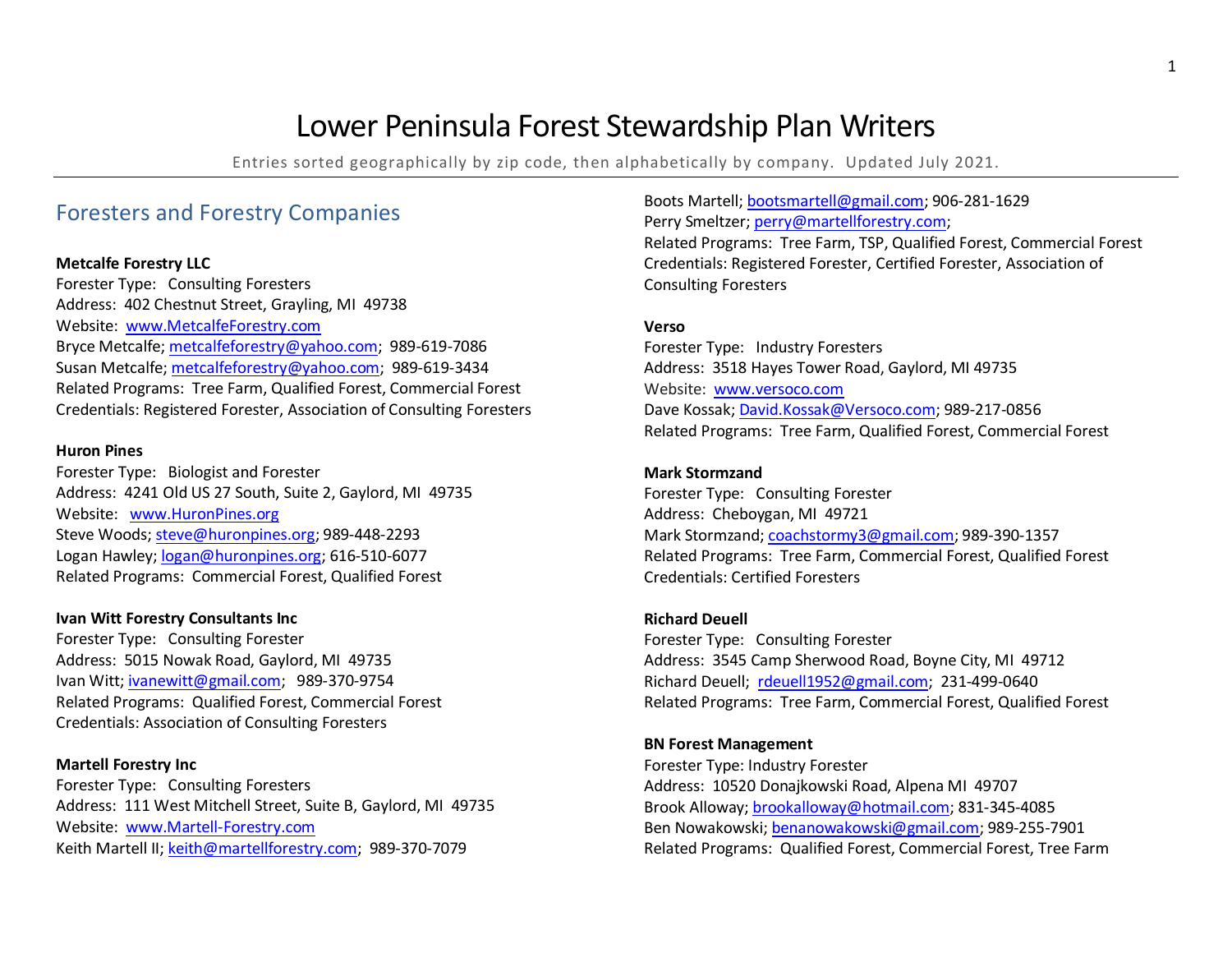## Credentials: Certified Forester

## **Jeff Pullen**

Forester Type: Consulting Forester Address: 22108 23 Mile Road, Tustin, MI 49688 Jeff Pullen; [jgpullen56@gmail.com;](mailto:jgpullen56@gmail.com) 231-829-3090 or 231-645-8523 Related Programs: Tree Farm, Qualified Forest, Commercial Forest, TSP

## **Borealis Consulting**

Forester Type: Ecologist Address: 12840 South Regal Street, Traverse City, MI 49684 Liana May; [liana.n.may@gmail.com;](mailto:liana.n.may@gmail.com) 231-835-0636 Related Programs: TSP, Qualified Forest, Commercial Forest

## **Schillinger Forestry**

Forester Type: Consulting Forester Address: 5138 Hidden Glen Drive, Traverse City, MI 49684 Website: [www.MichiganForester.net](http://www.michiganforester.net/) Daniel Schillinger[; schillingerforestry@gmail.com;](mailto:schillingerforestry@gmail.com) 231-633-8733 Nia Becker[; nia@michiganforester.net;](mailto:nia@michiganforester.net) 517-599-5913 Related Programs: Tree Farm, TSP, Qualified Forest, Commercial Forest Credentials: Registered Forester, Association of Consulting Foresters

## **Bakker Forestry**

Forester Type: Consulting Forester Address: 2677 Setterbo Road, Suttons Bay, MI 49682 Lynn Bakker; [bakkerforestry@yahoo.com;](mailto:bakkerforestry@yahoo.com) 231-271-3673 Related Programs: Tree Farm, Commercial Forest Credentials: Registered Forester, Association of Consulting Foresters

## **River Valley Foresters**

Forester Type: Consulting Forester Address: PO Box 33, Merritt MI 49667 Chris Nieman; [Cmnieman@mtu.edu;](mailto:Cmnieman@mtu.edu) 231-250-3300 Related Programs: Tree Farm, TSP, Qualified Forest, Commercial Forest Credentials: Registered Forester

#### **Stephen Begin**

Forester Type: Consulting Forester Address: 1306 25th Street, Manistee, MI 49660 Stephen Begin; [atree57@yahoo.com;](mailto:atree57@yahoo.com) 231-723-5532 Related Programs: Tree Farm, TSP, Qualified Forest, Commercial Forest

## **Hydrolake**

Forester Type: Industry Foresters Address: 6151 West Gerwoude Drive, McBain, MI 49657 Website: [www.uscco.com/HydroLake.html](http://www.uscco.com/HydroLake.html) Tony Furlich; tony furlich@uscco.com; 231-878-2292 Tony Hitch; tony hitch@uscco.com; 231-878-8497 Dakota Lobert; dakoda lobert@uscco.com; 231-388-3751 Related Programs: Commercial Forest, Qualified Forest

## **Legacy Woodlands**

Forester Type: Industry Forester Address: 5344 South Riverview Drive Tony Fox; [legacywoodlands@gmail.com;](mailto:legacywoodlands@gmail.com) 231-433-9427 Related Programs: Qualified Forest, Commercial Forest Credentials: Registered Forester

## **Cooper-Gerhart Consulting Forestry LLC**

Forester Type: Consulting Forester Address: 5039 Indian Hill Road, Honor, MI Paul Gerhart; [phgerhar@mtu.edu;](mailto:phgerhar@mtu.edu) 989-600-7452 or 231-325-2175 Related Programs: Tree Farm, Qualified Forest, Commercial Forest Credentials: Registered Forester

## **Lake States Forestry Consultants**

Forester Type: Consulting Forester Address: 1191 120th Avenue, Hersey MI 49639 Ken Ford, [fordkf@gmail.com,](mailto:fordkf@gmail.com) 231-734-2841 Related Programs: Qualified Forest, Commercial Forest Credentials: Registered Forester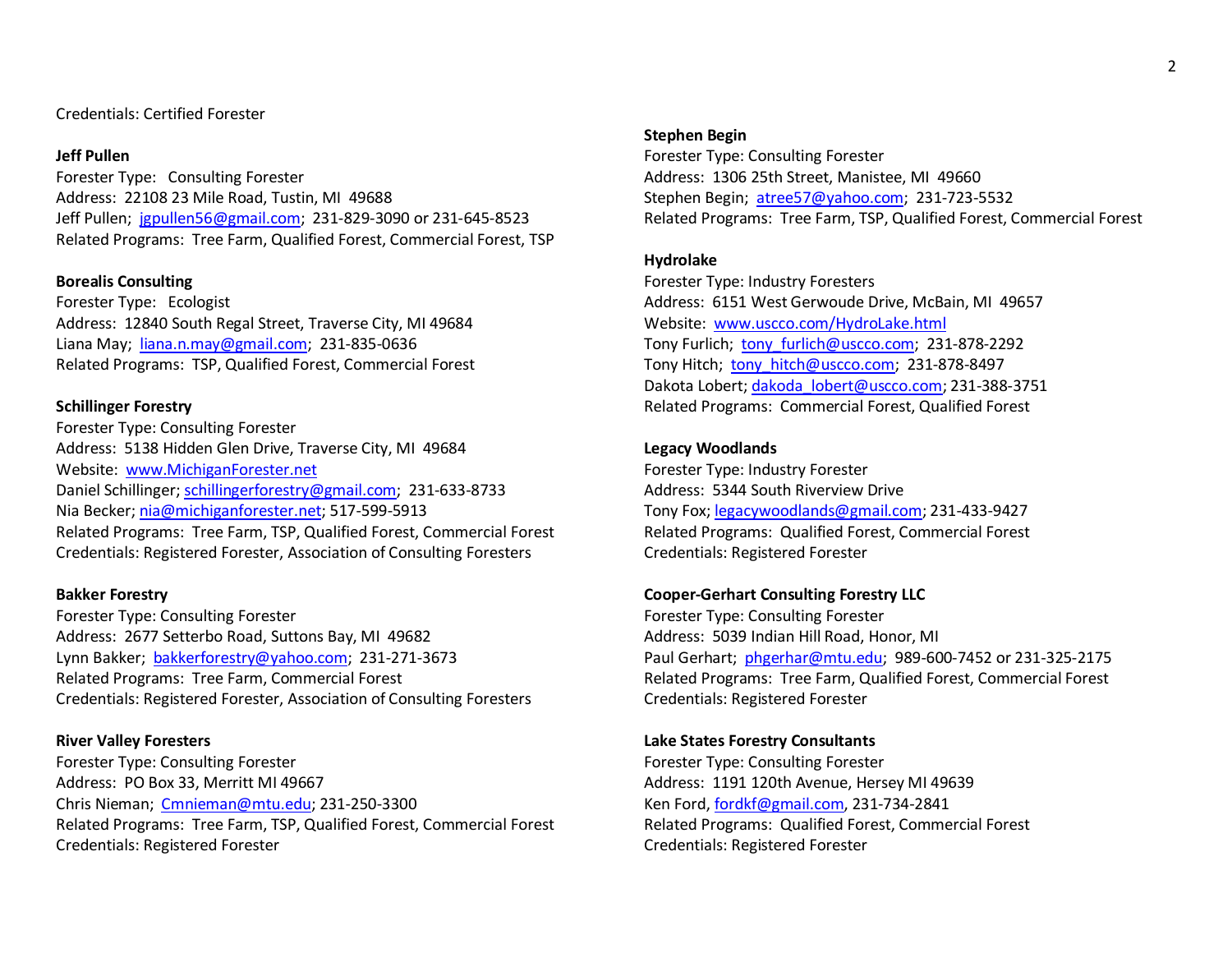## **Packaging Corporation of America**

Forester Type: Industry Foresters Address: 2246 Udell Street, Filer City, MI 49634 Website: [www.PackagingCorp.com](http://www.packagingcorp.com/)  Rebecca Ensign; [rensign@packagingcorp.com;](mailto:rensign@packagingcorp.com) 231-499-2990 Andrew Klein; [andrewklein@packagingcorp.com;](mailto:andrewklein@packagingcorp.com) 231-499-9444 Sean Sobaski; [ssobaski@packagingcorp.com;](mailto:ssobaski@packagingcorp.com) 231-499-9441 Todd Siegert; [tsiegert@packagingcorp.com;](mailto:tsiegert@packagingcorp.com) 231-499-9442 Related Programs: Tree Farm, Qualified Forest, Commercial Forest Credentials: Registered Forester

## **Ron Brouwer**

Forester Type: Consulting Forester Address: 10600 East 50 Road, Cadillac, MI 49601 Ron Brouwer; [ron47@juno.com;](mailto:ron47@juno.com) 231-775-2825 Related Programs: Tree Farm, TSP, Qualified Forest, Commercial Forest

### **Drysdale Forestry & Consulting**

Forester Type: Consulting Foresters Address: 408 Lesson Ave, Cadillac, MI 49601 Website: [www.DrysdaleForestry.com](http://www.drysdaleforestry.com/) Paul Drysdale; [paul@drysdaleforestry.com;](mailto:paul@drysdaleforestry.com) 586-531-2866 Related Programs: Tree Farm, TSP, Qualified Forest, Commercial Forest Credentials: Registered Forester, Certified Forester, Association of Consulting Foresters

### **Natural Resource Insight**

Forester Type: Consulting Forester Address: 934 Thomas Street SE, Grand Rapids, MI 49506 Website: [www.NaturalResourceInsight.com](http://www.naturalresourceinsight.com/) Shawna Meyer; [shawnameyer1@gmail.com;](mailto:shawnameyer1@gmail.com) 517-388-6954 Related Programs: Commercial Forest, Qualified Forest

**Nick Sanchez** Forester Type: Consulting Forester Address: 1047 College Avenue NE #6, Grand Rapids MI 49503 Nick Sanchez[; Forester.nsanchez@gmail.com;](mailto:Forester.nsanchez@gmail.com) 616-840-5840 Related Programs: Tree Farm, Qualified Forest, Commercial Forest

#### **Wilson Forestry**

Forester Type: Consulting Forester Address: 1118 East Park Road, Rothbury, MI 49452 David Wilson; [wilsonforestry@icloud.com;](mailto:wilsonforestry@icloud.com) 231-861-8549 Related Programs: TSP, Qualified Forest, Commercial Forest

## **Dennis Worst, Consulting Forester**

Forester Type: Consulting Forester Address: 3409 Scenic Drive, North Muskegon, MI 49445 Dennis Worst; [dennisworst@frontier.com;](mailto:dennisworst@frontier.com) 231-766-2711 Related Programs: Tree Farm, Qualified Forest, Commercial Forest Credentials: Registered Forester

## **Michigan Forestry Company**

Forester Type: Consulting Forester Address: 122 East 25<sup>th</sup> Street, Holland MI 49423 Website: [www.MiForestry.com](http://www.miforestry.com/) Brett Kuipers; [brett@miforestry.com;](mailto:brett@miforestry.com) 616-566-9741 Related Programs: Tree Farm, Qualified Forest, Commercial Forest Credentials: Registered Forester

### **Ecosystems Management**

Forester Type: Wildlife Biologist Address: 3210 Bewell Avenue SE, Lowell MI 49331 Jack Boss; [ecosystemsmgt@att.net;](mailto:ecosystemsmgt@att.net) 616-897-8575 Related Programs: TSP, Qualified Forest, Commercial Forest Credentials: Certified Wildlife Biologist

## **Courtney Borgondy**

Forester Type: Consulting Forester Address: 8734 Setting Drive SE, Ada MI 49301 Courtney Borgondy[; cborgondy@hotmail.com;](mailto:cborgondy@hotmail.com) 989-600-1284 Related Programs: Qualified Forest, Commercial Forest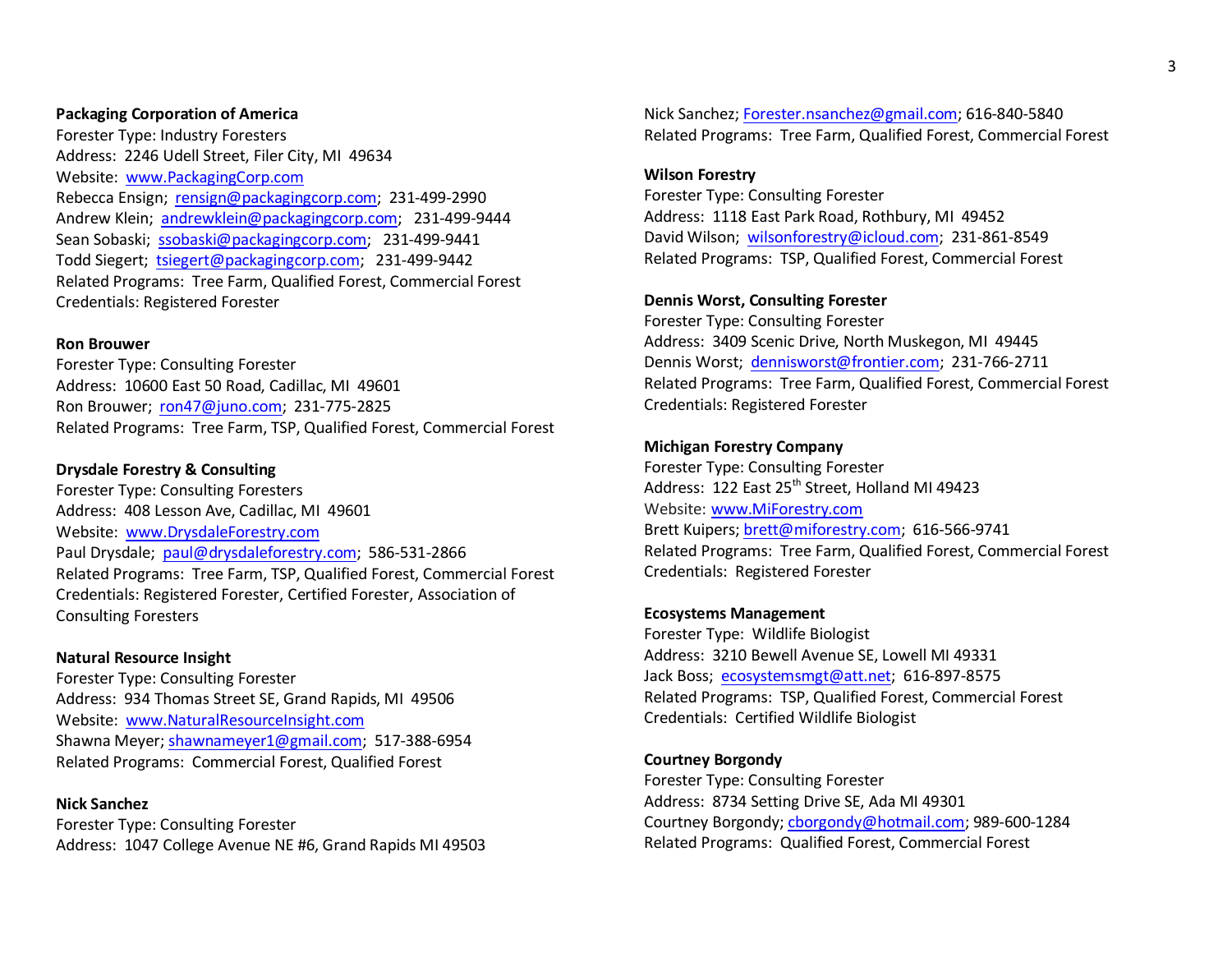#### **Steinkraus Forest Management**

Forester Type: Consulting Foresters Address: 18623 Marcellus Highway, Marcellus, MI 49067 Website: [www.SteinkrausForestry.com](http://www.steinkrausforestry.com/) Jeff Steinkraus; [jeffsteinkraus@gmail.com;](mailto:jeffsteinkraus@gmail.com) 269-646-7306 Chris D'Hulster; [dhulsterc@gmail.com;](mailto:dhulsterc@gmail.com) 269-908-6463 Related Programs: Tree Farm, Qualified Forest, Commercial Forest, TSP Credentials: Registered Forester, Association of Consulting Foresters, Certified Forester

#### **Mark Janke Consulting Forester**

Forester Type: Consulting Foresters Address: 2676 111th Avenue, Allegan, MI 49010 Website: [www.MichiganForester.com](http://www.michiganforester.com/) Mark Janke; [mark@michiganforester.com;](mailto:mark@michiganforester.com) 269-330-0347 Joe Lazzari; [jlazzari@mtu.edu;](mailto:jlazzari@mtu.edu) 505-220-3190 Related Programs: Tree Farm, TSP, Qualified Forest, Commercial Forest Credentials: Registered Forester, ACF, Certified Forester

#### **River Bend Willow Forestry**

Forester Type: Consulting Forester Address: 116 East Willow Street, Lansing, MI 48906 Lisa Parker[; riverbendwillow@gmail.com](mailto:riverbendwillow@gmail.com) ; 517-763-8637 Related Programs: Tree Farm, Qualified Forest, Commercial Forest Credentials: Registered Forester, Association of Consulting Foresters

## **Jeff Tuller**

Forester Type: Consulting Forester Address: 5433 Colby Road, Owosso, MI 48867 Jeff Tuller; [tuller@straightturn.com;](mailto:tuller@straightturn.com) 810-841-4414 Related Programs: Tree Farm, TSP, Qualified Forest, Commercial Forest Credentials: Registered Forester, Association of Consulting Foresters

## **Darling Forestry**

Forester Type: Consulting Forester Address: 2725 Lamb Road, Mason, MI 48854 Website[: www.DarlingForestry.com](http://www.darlingforestry.com/) Jason Darling; [jason@darlingforestry.com;](mailto:jason@darlingforestry.com) 517-243-2000 Related Programs: Tree Farm, TSP, Qualified Forest, Commercial Forest Credentials: Registered Forester, Association of Consulting Foresters

## **Natural Capital Forestry**

Forester Type: Consulting Forester Address: 1622 Wintercrest, East Lansing MI 48823 Website[: www.NaturalCapitalForestry.com](http://www.naturalcapitalforestry.com/) James Gray, [jamesgray@naturalcapitalforestry.com,](mailto:jamesgray@naturalcapitalforestry.com) 262-705-7452 Related Programs: Tree Farm, Qualified Forest, Commercial Forest

## **Jacques Forestry**

Forester Type: Consulting Foresters Address: 1251 Spartan Road, Tawas City, MI 48763 Office: 989-362-6245 Tom Jacques[; jacquesforest@yahoo.com;](mailto:jacquesforest@yahoo.com) 989-329-8079 Pat Jacques[; jacquesforestry@gmail.com;](mailto:jacquesforestry@gmail.com) 989-254-8322 Related Programs: Tree Farm, TSP, Qualified Forest, Commercial Forest Credentials: Registered Forester, Association of Consulting Foresters

### **Russell Williams Forestry**

Forester Type: Consulting Forester Address: 6917 Loud Drive, Oscoda MI 48750 Website[: www.JRWForestry.com](http://www.jrwforestry.com/) Russ Williams, jrwforestry@gmail.com, 989-310-6408 Related Programs: Qualified Forest, Commercial Forest Credentials: Association of Consulting Foresters, Certified Forester